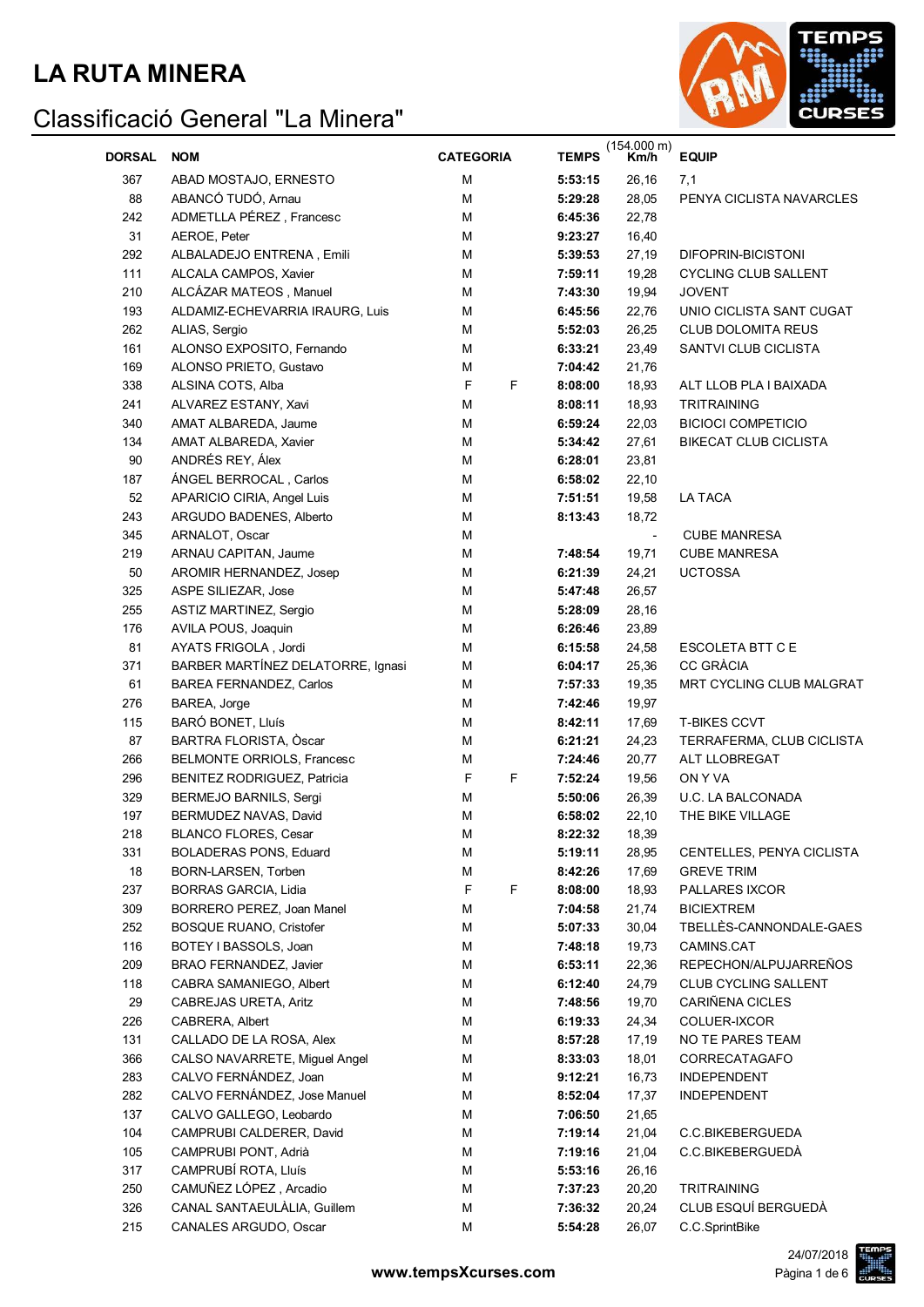

| <b>DORSAL</b>  | <b>NOM</b>                      | <b>CATEGORIA</b> | <b>TEMPS</b> | $(154.000 \text{ m})$<br>Km/h | <b>EQUIP</b>                    |
|----------------|---------------------------------|------------------|--------------|-------------------------------|---------------------------------|
| 239            | CANILLO FRANCONETTI, David      | M                | 5:28:09      | 28,16                         |                                 |
| 44             | CANO GARCIA, Ruben              | M                | 7:29:23      | 20,56                         | CICLOS TRUJILLO                 |
| 84             | CANTAL DOMINGO, Xavier          | M                | 6:35:53      | 23,34                         | <b>FANATIK VIC CLUB</b>         |
| 120            | CARMONA MURIEL, JAVI            | M                | 7:56:01      | 19,41                         | ORKO BIKES                      |
| 160            | CARMONA SOLÀ, Jordi             | M                | 8:05:31      | 19,03                         | <b>CYCLING CLUB SALLENT</b>     |
| 304            | CARREÑO MOLERO, Jose Antonio    | M                | 7:04:49      | 21,75                         | <b>UE CAL ROSAL</b>             |
| 271            | CASAFONT GUITART, Martí         | M                |              |                               | BH CONCEPT BARCELONA            |
| 145            | CASAN FORN, Sergi               | M                | 5:22:59      | 28,61                         | TRICET10                        |
| 341            | CASAS, Joan Manuel              | M                | 8:04:08      | 19,09                         | <b>BIELA</b>                    |
| 347            | CASERRAS VILASECA, Josep        | M                | 7:19:16      | 21,04                         | UNIO CICLISTA VIC               |
| 319            | CASTELLA SAPÉ, Albert           | M                | 7:48:18      | 19,73                         | CAMINS.CAT                      |
| 664            | CASTELLÓ GARCIA, Eric           | M                | 5:22:06      | 28,69                         | PALLARES-IXCOR-TEM              |
| 370            | CATALAN RUIZ, Miguel            | M                | 5:39:53      | 27,19                         | INDEPENDENT BIKE TORELLÓ        |
| 156            | CATLLÀ SANCLIMENTS, Andreu      | M                | 6:27:51      | 23,82                         | <b>TANDEMSPORTSALTITUDBIKES</b> |
| 232            | CELMA GAZULLA, Carlos           | M                | 6:19:46      | 24,33                         |                                 |
| 148            | CHINCHILLA GIMENEZ, Jose Manuel | M                | 8:43:41      | 17,64                         | TUPEDALA CLUB CICLISTA          |
| 147            | CHINCHILLA VALENCIA, Daniel     | М                | 8:43:40      | 17,64                         | <b>TUPEDALA CLUB CICLISTA</b>   |
| 113            | CLOTET CUMELLAS, Xavier         | М                | 7:58:59      | 19,29                         | <b>CYCLING SALLENT</b>          |
| 260            | COLILLES CLOP, Ramon            | M                | 5:54:27      | 26,07                         | PC MUNDO CARDONA                |
| 248            | CONDAL CONGOST, Jordi           | M                | 7:47:14      | 19,78                         | <b>ROCK RUNNERS</b>             |
| 38             | CONDE SERRANO, Miguel           | M                | 5:29:29      | 28,04                         | <b>PC.CAVALL BERNAT</b>         |
| 153            | CORREA JIMENEZ, Manuel          | M                | 7:43:54      | 19,92                         | <b>BIKE STORE CENTER</b>        |
| 199            | CREUS ROSELLÓ, Jordi            | M                | 6:49:49      | 22,55                         | C.C.TÀRREGA                     |
| 49             | CRUZ GAJETE, Sergio             | M                | 5:49:45      | 26,42                         | PENYA CICLISTA BONAVISTA        |
| $\overline{c}$ | CUARESMA ÁLVAREZ, Albert        | M                | 7:44:51      | 19,88                         | <b>TRIATLO JOVENT79</b>         |
| 3              | CUEVAS LASHERAS, Eloi           | M                | 7:14:34      | 21,26                         | <b>CLUB CICLISTA GRÀCIA</b>     |
| 327            | CUNILL SELLAS, Marc             | M                | 5:25:04      | 28,42                         | ALTBERGUEDATEAM                 |
| 269            | DALMAU TORVÀ, Bernat            | M                | 6:57:51      | 22,11                         |                                 |
| 143            | DAM CASAS, Ernest               | M                | 6:20:22      | 24,29                         | UNIÓ EXCURSIONISTA DE VIC       |
| 188            | DANÈS NUÑEZ, Ferran             | M                |              |                               | ESQUENAPELATS-SILS              |
| 185            | DE HARO LOPEZ, Juan Francisco   | M                | 6:57:21      | 22,14                         | <b>UC SINGUERLIN</b>            |
| 21             | DEL BARCO MARTINEZ, Carles      | M                | 6:55:38      | 22,23                         | <b>FASOL BIKES</b>              |
| 13             | DIAZ RODRÍGUEZ, Aniceto         | M                | 6:35:15      | 23,38                         | <b>CLUB CICLISTA ROSES</b>      |
| 96             | DONAT OSCA, Rafael              | M                | 6:46:13      | 22,75                         | CC SALVADOR BOTELLA             |
| 110            | DONES CORTES, Josep Ramon       | M                | 8:18:51      | 18,52                         | <b>TORREGROSSA</b>              |
| 181            | <b>DURAN CARETA, Carles</b>     | M                | 6:31:32      | 23,60                         | <b>CEGUB</b>                    |
| 59             | ELVIRA, Jose Antonio            | М                | 8:19:35      | 18,50                         | C.E. LATACA                     |
| 235            | ESCÁNEZ DÍAS, Èric              | M                | 5:29:34      | 28,04                         | <b>BiciXtrem</b>                |
| 287            | ESCRIG MANUEL, Francisco Ramon  | M                | 7:02:54      | 21,85                         | C.C.GRUP2RODES                  |
| 258            | ESPINOSA HERNANDEZ, Andres      | M                | 6:06:34      | 25,21                         | <b>CC RATPENAT</b>              |
| 171            | FARRÉ VIÑAS, Aleix              | М                | 8:42:20      | 17,69                         | <b>ACA</b>                      |
| 357            | FARRÉS GÜELL, Gerard            | M                |              |                               | <b>CLUB CICLISTA MANLLEU</b>    |
| 142            | FENOY ALONSO, Cristina          | F<br>F           | 7:40:28      | 20,07                         |                                 |
| 146            | FERNÁNDEZ LOZANO, Miriam        | F<br>F           | 7:11:10      | 21,43                         | ESPORT CICLISTA MANRESÀ         |
| 214            | FERNÁNDEZ PICÓ, Sergio          | M                | 7:25:57      | 20,72                         |                                 |
| 45             | FERNANDEZ ROMAN, Karme          | F<br>F           | 7:23:56      | 20,81                         | <b>CICLOS TRUJILLO</b>          |
| 293            | FERNANDEZ ROMERO, David         | М                | 6:31:22      | 23,61                         | <b>ATTITUDE BIKES</b>           |
| 220            | FERNANDEZ SAUS, Ramiro          | M                | 6:28:59      | 23,75                         | <b>BICISPRINT</b>               |
| 228            | FERNANDEZ SIMON, Xavi           | M                | 7:19:15      | 21,04                         | C.C.BIKE BERGUEDA               |
| 175            | <b>FERRER LLORET, Francesc</b>  | M                | 6:31:15      | 23,62                         | C.C.ROSES                       |
| 311            | FERRER MARTINEZ, Adria          | M                | 7:07:40      | 21,61                         | <b>C.C ESQUENAPELATATS</b>      |
| 180            | FERRER VINARDELL, Marc          | M                | 6:31:27      | 23,60                         | <b>CC BANYOLES</b>              |
| 375            | FILBI DEVESA, Eduard            | M                | 5:31:00      | 27,92                         |                                 |
| 205            | FLORES CARMONA, Antonio         | М                | 5:56:07      | 25,95                         |                                 |
| 206            | FLORES CARMONA, Rogelio         | М                | 5:56:06      | 25,95                         |                                 |
| 207            | <b>FLORES ELICES, Eric</b>      | М                | 7:00:28      | 21,98                         | <b>UCC</b>                      |
| 280            | FOLLECO FLORES, Cipri           | M                | 6:15:59      | 24,58                         |                                 |

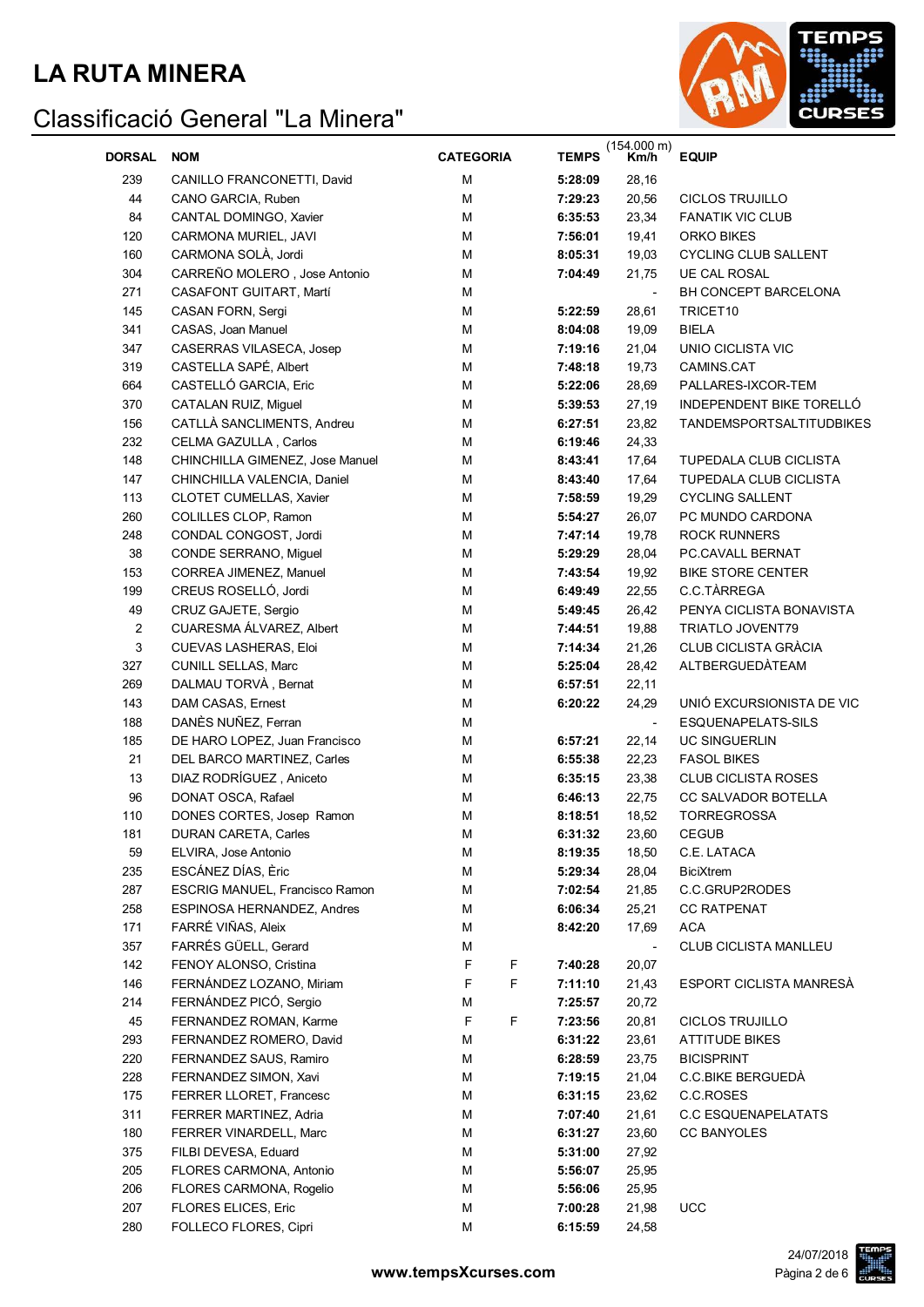

| <b>DORSAL</b> | <b>NOM</b>                     | <b>CATEGORIA</b> | <b>TEMPS</b> | (154.000 m)<br>Km/h | <b>EQUIP</b>                     |
|---------------|--------------------------------|------------------|--------------|---------------------|----------------------------------|
| 208           | FONT FIGUERAS, Joan            | м                | 6:53:09      | 22,36               | REPECHON/ALPUJARREÑOS            |
| 351           | FONTS CLEMENTE, Ricard         | M                | 8:42:20      | 17,69               | CATAND                           |
| 315           | FRANCÁS. BUSQUETS, Jordi       | M                |              |                     | <b>BICICLETES VILAORS</b>        |
| 374           | FREIXA MARCELÓ, Joan           | М                | 5:20:40      | 28,81               |                                  |
| 230           | FREIXES RIBALTA, Meritxell     | F<br>F           | 8:08:00      | 18,93               | PALLARES-IXCOR                   |
| 48            | FUENTES NARRO, Alberto         | M                | 7:29:07      | 20,57               | VIC-ETB                          |
| 102           | GALERA ROSICH, Jordi           | M                | 7:58:11      | 19,32               | THE CRANKBREAKERS                |
| 74            | <b>GALINDO MOLES, Daniel</b>   | M                | 5:22:59      | 28,61               | TRICET10                         |
| 236           | GAMISANS NOGUERA, Joan         | М                | 8:07:58      | 18,94               | CC Pla i Baixada                 |
| 350           | GAMOTE VAZQUEZ, Jose Carlos    | М                | 5:53:36      | 26,13               | CLUB CICLISTA BELLVER            |
| 369           | GARCÍA HERNÁNDEZ, Óscar        | M                | 6:08:45      | 25,06               |                                  |
| 172           | <b>GARCIA MOLA, Toni</b>       | M                | 7:05:39      | 21,71               | E.C. SANT ANDREU                 |
| 323           | GARCIA MOLINA, Pedro           | M                | 8:06:16      | 19,00               | UNIÓ CICLISTA OLESANA            |
| 238           | GARCIA SANCHEZ, Xavier         | M                | 5:12:09      | 29,60               | <b>CLUB CENTELLES</b>            |
| 216           | <b>GARCIA TEJERO, Adolfo</b>   | М                | 5:19:15      | 28,94               | <b>STERRATOCICLI</b>             |
| 362           | GARCIA ZAGUIRRE, Rafael        | М                | 5:28:49      | 28,10               | AM BIKE                          |
| 141           | GARCIA, Ferran                 | M                | 6:20:01      | 24,31               | <b>TERRA BIKE TOURS</b>          |
| 212           | GARTZIANDIA, Jabier            | М                | 6:11:07      | 24,90               | PROBIKE CLUBS                    |
| 46            | GASCO FUENTES, José Luis       | М                | 6:03:43      | 25,40               | P.CICLISTA ROBERTO LOZANO        |
| 192           | GAYÁ, Juan                     | М                | 6:45:29      | 22,79               | CAMINS.CAT                       |
| 284           | <b>GENÍS DIAZ, Esteve</b>      | М                | 7:59:50      | 19,26               | LATACA                           |
| 233           | GIMÉNEZ BARRAGÁN, Miguel Ángel | M                | 5:41:34      | 27,05               | <b>BiciXtrem</b>                 |
| 80            | GIMENO SALAS, Christian        | М                | 6:15:47      | 24,59               | <b>CC GRACIA</b>                 |
| 106           | <b>GIRONES FARRERAS, Josep</b> | М                | 5:19:15      | 28,94               | <b>STERRATO CICLI</b>            |
| 307           | GÓMEZ DIOS, Albert             | М                | 5:27:23      | 28,22               |                                  |
| 41            | GÓMEZ GARCIA, Juan Javier      | М                | 8:06:21      | 19,00               | <b>CERDANYOLA CH</b>             |
| 68            | GÓMEZ GARCIA, Xavi             | М                | 6:27:07      | 23,87               |                                  |
| 151           | GOMEZ LOPEZ, Carlos            | М                | 7:58:33      | 19,31               | CAMINS.CAT                       |
| 69            | GÓMEZ PAVÓN, Sergio            | M                |              |                     |                                  |
| 360           | GÓMEZ, David                   | M                | 6:26:17      | 23,92               | U.C.TORREDEMBARRA                |
| 198           | GONZÁLEZ CÓRDOBA, David        | M                | 5:27:25      | 28,22               | P. C. Palomillas                 |
| 165           | GONZÁLEZ PEREZ, Oscar          | М                | 6:43:38      | 22,89               | <b>CYCLING CLUB SALLENT</b>      |
| 63            | GONZÁLEZ SOTOS, Javier         | M                | 7:57:33      | 19,35               | <b>MRT CYCLING CLUB</b>          |
| 295           | <b>GRANEL CARRETO, Xavier</b>  | M                |              |                     | <b>BONS AMICS PENYA CICLISTA</b> |
| 133           | GRIERA, Joan                   | М                | 7:52:34      | 19,55               | <b>FANATIK CLUB VIC</b>          |
| 251           | GUAL GRADO, Gerard             | M                | 5:41:31      | 27,06               | Pallares Ixcor                   |
| 82            | <b>GUITERAS PETITBO, Quico</b> | M                | 6:19:48      | 24,33               | CIM MOIÃ                         |
| 39            | GUTES GARCIA, Jordi            | M                |              |                     | BTT MATADEPERA                   |
| 62            | GUTIÉRREZ TRUJILLO, David      | M                | 7:57:34      | 19,35               | MRT CYCLING CLUB MALGRAT         |
| 272           | <b>INVERS DE TENA, Joan</b>    | M                | 9:31:21      | 16,17               |                                  |
| 89            | IRIGARAY ASIN, Juan Jesus      | M                | 5:14:17      | 29,40               | TRANSPORTES BIDASOA              |
| 305           | IRIONDO YARZA, Zigor           | M                | 7:37:37      | 20,19               |                                  |
| 34            | JALENCAS PARES, Joan           | M                | 5:33:55      | 27,67               |                                  |
| 363           | JAREÑO CUADROS, Sergio         | M                | 6:35:07      | 23,39               |                                  |
| 344           | JEAN-BAPTISTE, Lailheugue      | M                | 5:31:22      | 27,88               | PÉDALE TARUSATE                  |
| 19            | JIMENEZ RECARENS, Toni         | M                | 6:49:43      | 22,55               | HOSTALBIKE 5PUNT16               |
| 538           | JOVELL CLAVÉ, Aleix            | M                | 6:32:14      | 23,56               |                                  |
| 103           | JUANES SAEZ, Francisco         | M                | 7:08:47      | 21,55               | <b>BIG BIKES CARLET</b>          |
| 339           | JURADO VERDAGUER, Ramon        | M                | 5:42:08      | 27,01               | VINOS COLBAIX 1930               |
| $\mathbf 5$   | KOEN, Van Herck                | M                | 7:16:07      | 21,19               |                                  |
| 17            | KRISTENSEN, Michael            | M                | 8:42:11      | 17,69               | <b>GREVE TRIM</b>                |
| 152           | LA TORRE ALMIRANTE, Manuel     | M                | 7:16:46      | 21,16               | <b>TEAM LOZANO</b>               |
| 30            | LADEFOGED, Jens                | M                | 8:44:52      | 17,60               |                                  |
| 47            | LAGUIA APIO, Juan Carlos       | M                | 5:52:12      | 26,24               | 1200 NOLIMITS VALLES C.C.        |
| 204           | LECEA LOPEZ, Alex              | M                | 7:43:21      | 19,94               | TRIATLO JOVENT 79                |
| 349           | LEIVA GONZALEZ, Albert         | M                | 7:10:21      | 21,47               | VEC/BKR                          |
| 268           | LLADÓ RODRÍGUEZ, Quim          | M                | 6:11:29      | 24,87               | <b>TGCBINN</b>                   |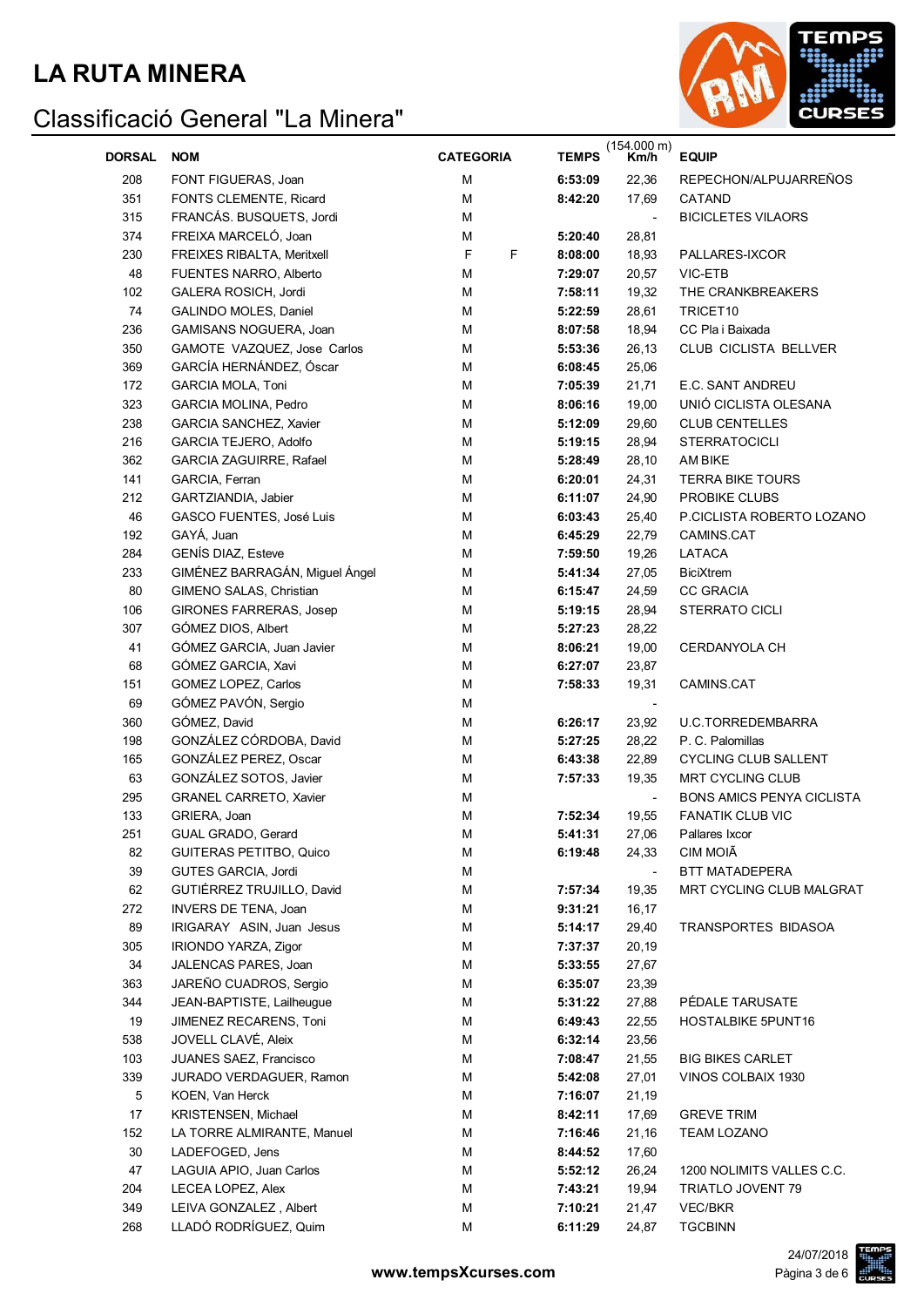

| DORSAL         | <b>NOM</b>                         | <b>CATEGORIA</b> | <b>TEMPS</b> | $(154.000 \text{ m})$<br>Km/h | <b>EQUIP</b>                    |
|----------------|------------------------------------|------------------|--------------|-------------------------------|---------------------------------|
|                |                                    |                  |              |                               |                                 |
| 322            | LLOBET DOMINGO, Marc               | M                | 5:03:20      | 30,46                         | PALLARES - IXCOR                |
| 124            | LLOBET SALLENT, Xavier             | M                | 5:29:28      | 28,05                         | <b>CLUB CUBE MANRESA</b>        |
| 24             | LLORENS CAMPINS, Marc              | M                | 7:24:49      | 20,77                         | <b>FOOTLEEEEE</b>               |
| 279            | LOMBERA RIVERA, Luis               | М                | 7:53:10      | 19,53                         | C.E. LATACA                     |
| 231            | LÓPEZ COLÁS, Miguel                | M                | 7:43:54      | 19,92                         | <b>GENESIS CYCLING</b>          |
| 254            | LÓPEZ HERNÁNDEZ, Oriol             | M                | 5:49:44      | 26,42                         | PC BONAVISTA                    |
| 140            | LÓPEZ REGADA, Manel                | M                | 8:04:11      | 19,08                         | <b>CC GRACIA</b>                |
| 77             | LÓPEZ ROMERO, Víctor               | M                | 6:44:24      | 22,85                         | <b>BIKING POINT</b>             |
| 203            | LORENTE CLEMENTE, José María       | M                | 8:04:08      | 19,09                         | <b>BIELA CC</b>                 |
| 109            | MAGDALENA, Antonio                 | M                | 6:26:18      | 23,92                         | UNIO CICLISTA VILANOVA          |
| 56             | MAGDALENA PIZARRO, Fran            | M                | 5:31:20      | 27,89                         |                                 |
| 94             | MANRUBIA FREIXA, SERGI             | M                | 6:35:26      | 23,37                         |                                 |
| 28             | MARÍ GRAFIÀ, Raül                  | M                | 7:48:32      | 19,72                         |                                 |
| 183            | MARÍN MORA, Xavi                   | M                | 6:35:36      | 23,36                         | <b>CEGUB</b>                    |
| 27             | MARÍN PARDO, Oscar                 | M                | 7:53:10      | 19,53                         | FESBICI 3.0                     |
| 112            | MARÍN PARDO, Pedro Manuel          | M                | 7:53:12      | 19,53                         |                                 |
| 173            | MARMOL HERNANDEZ, Julià            | M                |              | $\overline{\phantom{a}}$      | BIC <sub>3</sub>                |
| 144            | MARQUEZ GONZALEZ, Miguel           | M                | 7:31:30      | 20,47                         | <b>TREK BICISPRINT SABADELL</b> |
| 23             | MARTÍ LÓPEZ, Lluís                 | M                | 7:03:02      | 21,84                         | <b>CLUB CICLISTA GRÀCIA</b>     |
| 343            | MARTI TEMPORAL, Pere               | M                | 7:48:02      | 19,74                         | UC.CAMPDEVANOL                  |
| 201            | MARTÍN CORRALIZA, Christian        | M                | 7:00:28      | 21,98                         | U.C.CAMPDEVÀNOL                 |
| 135            | MARTIN RODRIGUEZ, Jordi            | M                | 6:51:46      | 22,44                         | CLUB CICLISTA SANT CELONI       |
| 194            | MARTÍNEZ BARROSO, Jose Martínez    | M                | 6:03:17      | 25,43                         | <b>CEM CERDANYOLA</b>           |
| 211            | MARTINEZ CALDERON, Roberto         | M                | 5:17:19      | 29,12                         | CENTRO MEDICO LA ROCA           |
| 227            | MARTÍNEZ CARRIÓ, Guifré            | M                | 6:23:55      | 24,07                         | <b>VEC</b>                      |
| 290            | MARTÍNEZ FARRÉ, Toni               | M                | 5:35:12      | 27,57                         | <b>CICLES CATALUNYA</b>         |
| 308            | MARTINEZ MENDEZ<, David            | M                | 7:48:03      | 19,74                         | UNIO CILISTA CAMPDEVANOL        |
| 294            | MARTINEZ MIRALLES, Marc            | M                | 7:52:25      |                               | <b>SBR TRAINING</b>             |
|                |                                    |                  |              | 19,56                         |                                 |
| 195            | MARTÍNEZ MUÑOZ, Fran               | М                | 5:42:29      | 26,98                         | SPRINT CLUB ANDORRA             |
| 174            | MARTÍNEZ SÁNCHEZ, José Antonio     | М                | 6:17:04      | 24,50                         |                                 |
| 263            | MARZO VENTURA, Sergi               | M                | 7:16:06      | 21,19                         | <b>TRITRAINING</b>              |
| 107            | MAS TUDÓ, Laura                    | F<br>F           | 7:11:41      | 21,40                         | PENYA CICLISTA MUNDO            |
| 277            | MAURI, Ramon                       | M                | 5:58:42      | 25,76                         | PC MARTORELL                    |
| 177            | MAZA OLLER, Miquel                 | M                | 7:20:58      | 20,95                         | <b>CC MEDINA</b>                |
| 257            | MEDRANO PALACIOS, Isidro           | М                | 6:36:07      | 23,33                         |                                 |
| 101            | MEGIA MARTINEZ, David              | М                | 6:57:51      | 22,11                         |                                 |
| 121            | MEMBRIVE SERRA, Jaume              | М                | 7:35:48      | 20,27                         | <b>CLUB CUBE MANRESA</b>        |
| 190            | MENDEZ RODRIGUEZ, Francisco Javier | M                | 8:06:21      | 19,00                         |                                 |
| 42             | MENDEZ RODRIGUEZ, Miguel           | M                | 7:01:35      | 21,92                         |                                 |
| 130            | MICHEL, Richard                    | M                | 5:58:30      | 25,77                         | TEAM CYCLISTE CHOLETAIS         |
| 213            | MILL GARCIA, Llibert               | M                | 5:06:48      | 30, 12                        | <b>CICLES CATALUNYA</b>         |
| 274            | MIRALLES COLOMERA, Jordi           | M                | 5:54:01      | 26,10                         | <b>ARTROSISBIKE</b>             |
| 51             | MIRALPEIX MARQUÈS, Ramon           | M                | 6:57:46      | 22,12                         | <b>UCTOSSA</b>                  |
| 122            | MONTAÑÀ RODRIGO, Marc              | M                | 6:38:31      | 23,19                         | <b>TRICUBEMANRESA</b>           |
| 217            | MORALES PLANELL, Sergi             | M                | 7:25:31      | 20,74                         | <b>C.T.ESPORTRISSIM</b>         |
| $\overline{7}$ | MORÉ ZARAGOZA, Telm                | M                | 6:57:45      | 22,12                         | UNIÓ CICLISTA TOSSA             |
| 157            | MORENO BARBERO, Jordi              | M                | 6:39:15      | 23,14                         | <b>C.C SPRINT BIKE</b>          |
| 139            | MORERA CANOSA, Oriol               | M                | 6:24:58      | 24,00                         | <b>BTT QUERALT</b>              |
| 373            | MORILLAS BAÑOS, David              | M                | 5:25:03      | 28,43                         |                                 |
| 182            | MORILLAS, Maribel                  | F<br>F           | 7:31:30      | 20,47                         | <b>GRUP ESPORTIU ESTEVE</b>     |
| 79             | MORROS ORTIZ, Josep Domingo        | М                | 7:35:41      | 20,28                         | TÀRREGA CLUB CICLISTA           |
| 25             | MOTOS CABRERA, Jaume               | M                | 7:43:58      | 19,92                         | <b>CC TRUJILLO</b>              |
| 289            | MOYA BLASCO, Raul                  | M                | 5:21:46      | 28,72                         |                                 |
| 303            | MUJAL, Pol                         | М                | 6:35:26      | 23,37                         |                                 |
| 75             | MUÑOZ BAENA, Pedro Luis            | М                | 5:33:32      | 27,70                         | <b>BIKING POINT</b>             |
| 155            | MUÑOZ PIETREWICZ, Walter           | М                | 8:08:11      | 18,93                         | VALLES CC                       |
| 162            | MUR LALUEZA, Anselmo               | M                | 9:03:03      | 17,02                         | CLUB CICLISTA OSCENSE           |

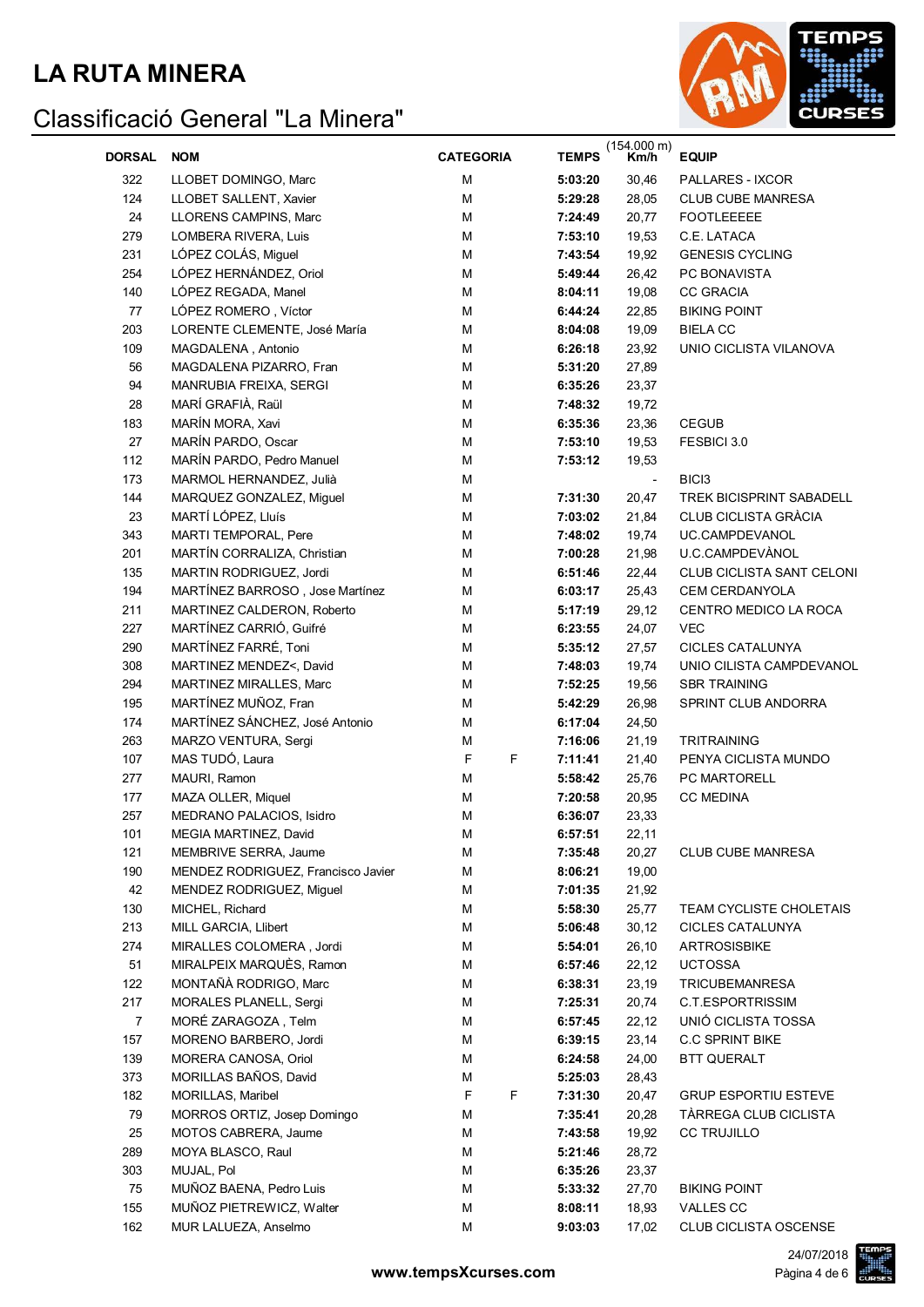#### **LA RUTA MINERA**



|        |                              |                  |                    | (154.000 m)    |                                     |
|--------|------------------------------|------------------|--------------------|----------------|-------------------------------------|
| DORSAL | <b>NOM</b>                   | <b>CATEGORIA</b> | <b>TEMPS</b>       | Km/h           | <b>EQUIP</b>                        |
| 70     | MURIEL AULET, Xavi           | M                | 6:21:39            | 24,21          | U.C.TOSSA                           |
| 334    | <b>MUROS SANCHEZ, Victor</b> | M                | 6:18:01            | 24,44          | <b>SIN EQUIPO</b>                   |
| 55     | NADAL MOLINA, Jaume          | M                | 6:21:40            | 24,21          | U.C.TOSSA                           |
| 320    | NADAL ORTEGA, Jaume          | M                | 6:21:39            | 24,21          | <b>CUC TOSSA</b>                    |
| 35     | NAVARRO ABAD, Sergi          | M                | 7:58:10            | 19,32          | Bike Berguedà C.C.                  |
| 314    | NAVEIRA VISÚS, Marc          | M                | 6:06:22            | 25,22          | C.C Mollet                          |
| 15     | NEERGAARD, Peter             | M                | 8:22:29            | 18,39          | <b>GREVE TRIM</b>                   |
| 16     | NIELSEN, Claus Jørgen        | M                | 8:23:50            | 18,34          | <b>GREVE TRIM</b>                   |
| 159    | NIETO ROMÁN, Iván            | м                | 7:08:51            | 21,55          | <b>MUNTBIKES</b>                    |
| 376    | OLIVE COLOME, Feliu          | м                | 6:49:06            | 22,59          |                                     |
| 368    | OLIVELLA PUJOL, Jordi        | M                | 7:02:01            | 21,89          | E.C. SANT ANDREU                    |
| 163    | OSORIO MARIN, Enrique        | M                | 7:16:46            | 21,16          |                                     |
| 86     | PADROS SANCHEZ, Jaume        | м                | 8:51:28            | 17,39          | C.C.TORELLÓ                         |
| 166    | PALANCA JAILE, Enric         | М                | 8:34:31            | 17,96          | LATACA                              |
| 123    | PALLAS FONT, Joan            | M                | 7:36:29            | 20,24          | <b>CLUB CUBE MANRESA</b>            |
| 178    | PALMERO SANCHEZ, Guillermo   | м                | 6:30:10            | 23,68          | PC. MARTORELL                       |
| 92     | PELEGRINA ORTIZ, Manuel      | м                | 5:56:44            | 25,90          | Club BTT del Solsonès               |
| 67     | PERARNAU PERARNAU, Jordi     | M                | 5:56:56            | 25,89          | <b>BIKE GUARDIOLA</b>               |
| 224    | PEREZ AGUILERA, Javier       | M                | 5:54:28            | 26,07          | CC SPRINT BIKE                      |
| 321    | PEREZ APARICIO, Hector       | M                | 7:55:13            | 19,44          | FESBICI 3.0 IGUALADA                |
| 291    | PÉREZ CASELLAS, Joan Antoni  | M                | 6:29:28            | 23,72          | <b>SCALABIKE</b>                    |
| 72     | PÉREZ LIMONCHI, Raúl         | M                | 6:13:09            | 24,76          | C.E.Challenge Spain                 |
| 9      | PÉREZ MARÍN, David           | M                | 6:28:27            | 23,79          |                                     |
| 200    | PEREZ MARIN, Jose            | M                | 5:55:05            | 26,02          | <b>VILABIKE</b>                     |
| 249    | PEREZ MARTINEZ, CARLOS       | M                | 6:46:38            | 22,72          | <b>CEME</b>                         |
| 97     | PEREZ PEREZ, Ricard          | M                | 7:24:06            | 20,81          | <b>TERRABIKE</b>                    |
| 256    | PEREZ RAMOS, Sergio          | M                | 7:23:31            | 20,83          | CC CASTELLDEFELS BS                 |
| 259    | PIFERRER MORA, Enric         | M                | 8:04:13            | 19,08          | <b>CLUB CICLISTA GRAUS</b>          |
| 138    | PINILOS EZCURRA, Fco Javier  | M                | 7:26:07            | 20,71          | C.C. ESTELLA                        |
| 342    | PINTADO I BOIXADÓS, ENRIC    | M                | 7:36:59            | 20,22          | <b>CUBE SPORTS MANRESA</b>          |
| 361    | PLAYÀ I MANENT, David        | M                | 8:09:03            | 18,89          | ESCAPA CLUB CICLISTA                |
| 310    | PRAT ARANDA, Carles          | M                | 7:35:48            | 20,27          | CLUB ESPORT CUBE MANRESA            |
| 346    | PRATDESABA FERNANDEZ, Toni   | M                | 7:52:36            | 19,55          |                                     |
| 265    | PUIG PADULLÉS, Antoni        | М                | 7:38:35            | 20,15          | <b>DECABIKERS</b>                   |
| 54     | PUIGBERT PUNSET, Lluís       | М                | 6:05:56            | 25,25          | <b>CLUB CICLISTA ROSES</b>          |
| 253    | PUJOL BAYONA, Aniol          | M                | 8:04:10            | 19,08          | CC GRÀCIA                           |
| 149    | PUYALS BOIX, Lidia           | F<br>F           | 6:19:33            | 24,34          | PALLARES-IXCOR-TEM                  |
| 245    | QUINTÀ LOZANO, Xavier        | M                | 7:02:48            | 21,85          |                                     |
| 78     | QUINTANA PEINADO, Isidoro    | M                | 6:35:16            | 23,38          |                                     |
| 8      | RABASSA PAGÉS, Jordi         | M                |                    |                | ,,,,,,,,,,,,<br>UNIÓ CICLISTA TOSSA |
| 150    | RABELL RODRIGUEZ, Mario      | M                | 6:57:46            | 22,12          | C.C.ROSES                           |
| 202    | RAMIREZ ALCANTARA, David     | M                | 6:31:16<br>8:04:07 | 23,62<br>19,09 |                                     |
|        |                              | M                |                    |                | <b>CICLES BIELA</b>                 |
| 125    | RAMON CORDERO, Joan Marc     |                  | 8:30:25            | 18,10          | TRITRAINING<br>C.C.GRUP2RODES       |
| 286    | RAMOS LOSA, Crescencio       | M                | 7:02:48            | 21,85          |                                     |
| 353    | RAMOS PEREZ, Francisco M.    | M                |                    |                | <b>FAE-AMBIKES</b>                  |
| 71     | RAMS FONT, Josep             | M                | 5:50:47            | 26,34          | Muntbikes                           |
| 312    | RENEDO MIRAMBELL, Martí      | M                | 6:44:26            | 22,85          | <b>BIKEBREAKS GIRONA</b>            |
| 244    | REYNES MOLIST, Marc          | М                | 5:42:35            | 26,97          | NINETA BIKE CLUB                    |
| 270    | RIBALTA COSTA, Jordi         | М                | 6:23:55            | 24,07          | P.C. MUNDO                          |
| 234    | RIERA VALLS, Jordi           | М                | 4:57:02            | 31,11          | <b>BiciXtrem</b>                    |
| 108    | RIU BOSOMS, David            | М                | 7:11:42            | 21,40          | PENYA CICLISTA MUNDO                |
| 95     | RIUS CASALS, Juan Manuel     | М                | 7:40:21            | 20,07          | UNIÓ CICLISTA SANT CUGAT            |
| 221    | ROA VALENZUELA, Gerardo      | M                | 6:05:00            | 25,32          | <b>ATTITUDEBIKES</b>                |
| 380    | ROCA SERNA, Jordi            | М                | 7:53:10            | 19,53          |                                     |
| 129    | ROCA SOLÀ, Xavi              | М                | 6:00:33            | 25,63          | <b>BIKE GUARDIOLA</b>               |
| 264    | ROCAMORA GRAELL, Robert      | M                | 7:07:39            | 21,61          | <b>SCC POBLA</b>                    |
| 337    | RODRIGUEZ BERRAQUERO, Paco   | M                | 8:07:59            | 18,94          | ALT LLOB PLA I BAIXADA              |